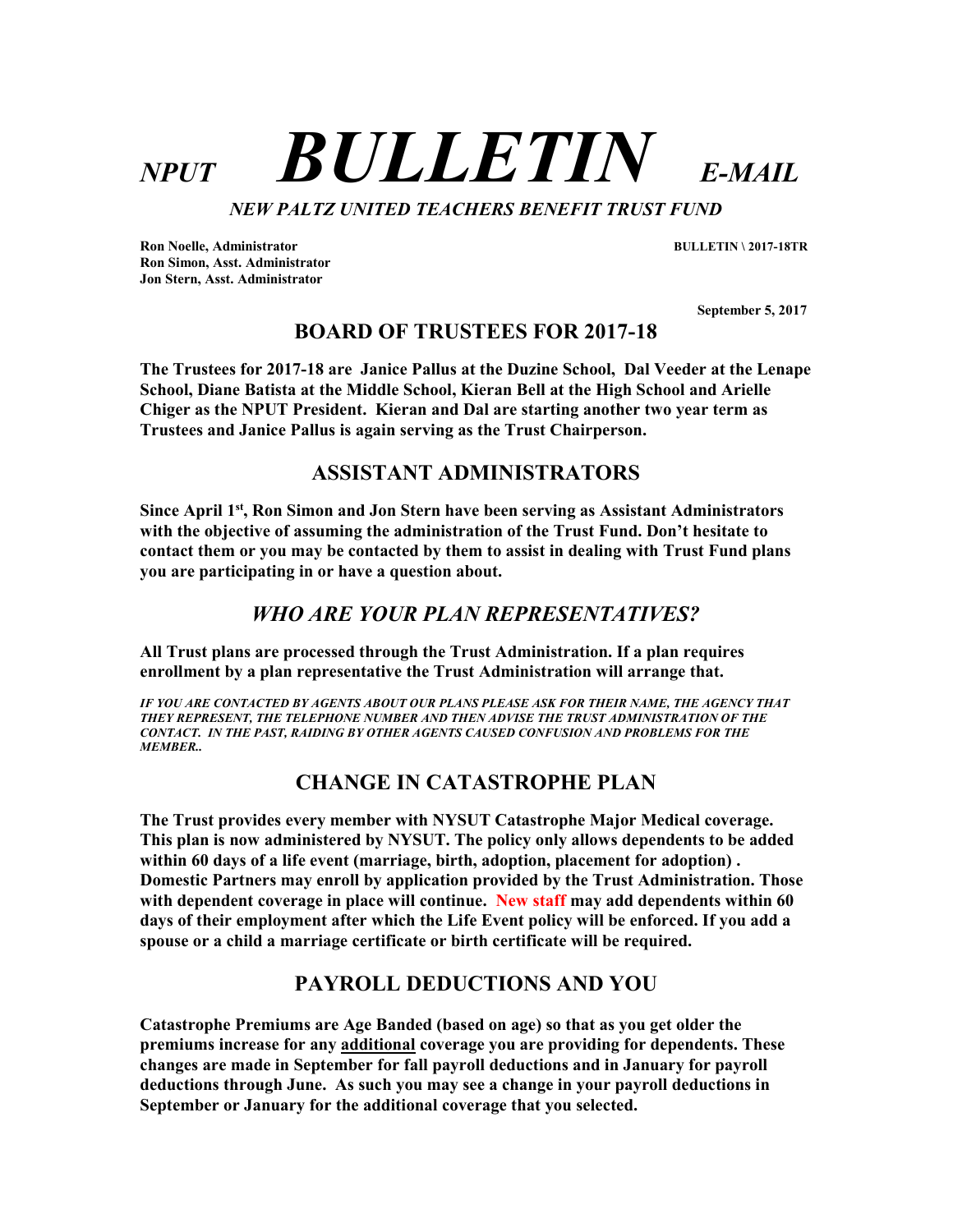The Trust provides every member with Unum Long Term Disability coverage (Option A) for up to \$ 60,000 of income. Some members purchase Option B coverage to protect their salary up to \$171,429. They pay for the added coverage through payroll deductions. This purchase is made in September and the increased premium is reflected in the annual payroll deductions. If you applied for Option B in the past, it continues and your premium is automatically adjusted each fall as your salary increases.

If you wish to purchase Option B, the Enrollment Form and premium tables are attached. Please return it to the Trust Administrator by **September 25<sup>th</sup>** to be effective October 1<sup>st</sup>.

The Trust provides every member with \$ 200,000 Term Life Insurance and Accidental Death & Dismemberment (AD&D). Some members have elected to purchase additional coverage for themselves and/or spouse or children. They pay for the added coverage through payroll deductions. Term Life premiums are also Age Banded so that as you get older the premiums increase for the additional coverage you purchased. The anniversary of this plan is October therefore the ages of all participants are reviewed with the October invoice and the appropriate changes are made in your payroll deductions in the October through June payrolls.

#### DENTAL PLAN ENROLLMENT OPTIONS

In accord with the Affordable Care Act the month of September will be the open enrollment period in which you may enroll in the dental option of your choice. You do not need to do anything unless you wish to change your present coverage. Your options are to: [a] OPT OUT of Dental coverage.

- [b] Enroll yourself (Paid for by the Trust Fund). The Enrollment Form is required. No Payroll Deduction Form is required.
- [c] Enroll yourself and one dependent (spouse, domestic partner or child). The Trust Fund pays your premium. You pay for the dependent through payroll deductions. The Enrollment and Payroll Deduction Forms are required.
- [d] Enroll yourself and two or more dependents (spouse, domestic partner, child(ren). The Trust Fund pays your premium. Dependents are paid for through payroll deductions. The Enrollment and Payroll Deduction Forms are required.

Dependent children are covered to age 26.

The forms may be requested from the Trust Administration.

# DENTAL CHANGES OUTSIDE THE OPEN ENROLLEMENT PERIOD

Changes in plan coverage (options) may take place at any time of the year not limited to a change of circumstances or age change of dependent children .

#### REGULAR AND PERIODONTAL CLEANINGS

Regular Dental cleanings (code 1110) covers two (2) procedures within the plan year. The Periodontal Prophylaxis (cleanings) (code 4910) allows four (4) within a plan year. The plan year is July 1<sup>st</sup> to June 30<sup>th</sup>. These procedures are covered at 100 % if performed by a participating Delta PPO provider. The Trust uses the PPO plan and not the Premier plan. The Delta Premier plan allows the dentist to charge in excess of the PPO rate schedule.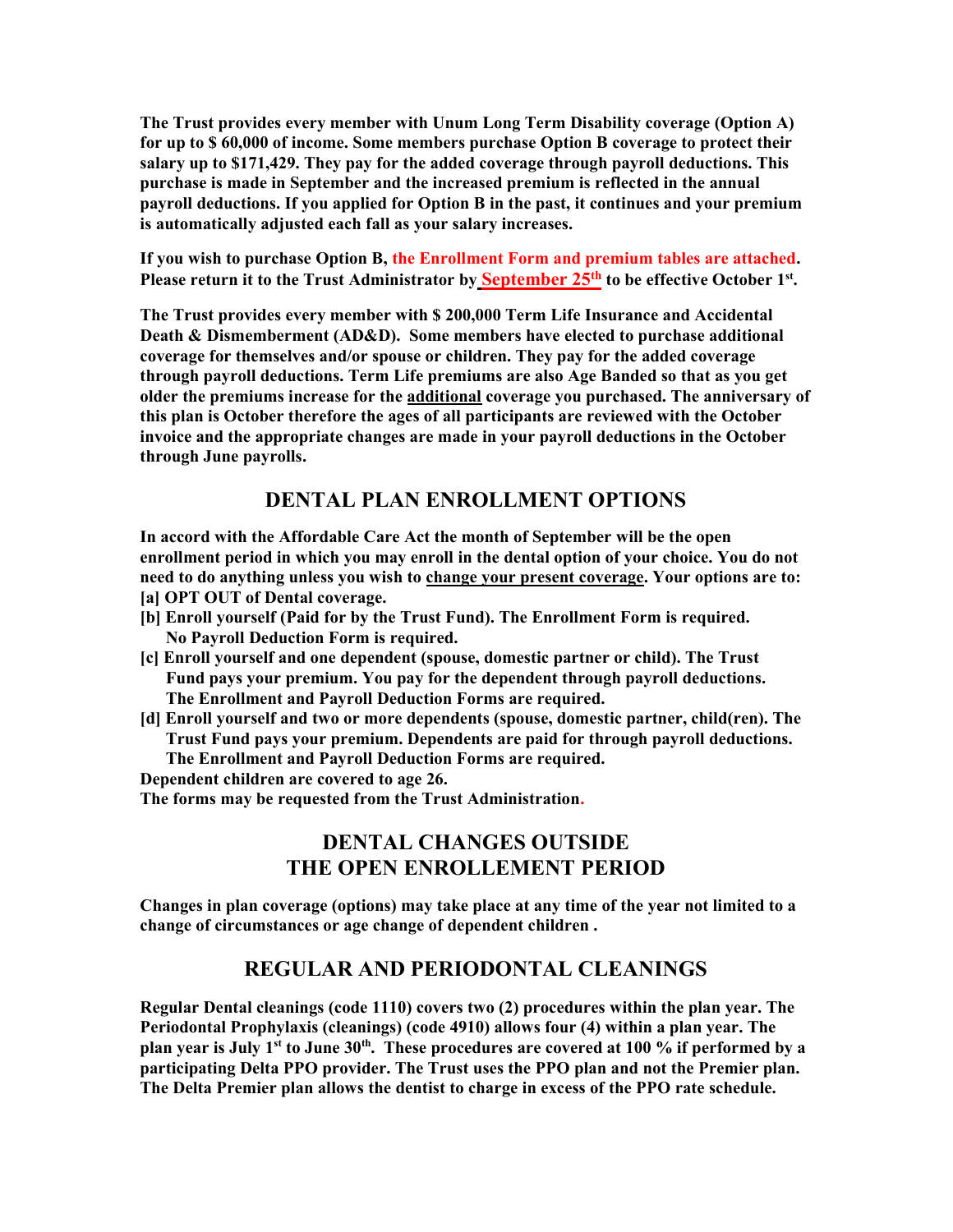#### DENTAL SERVICES AND SPECIAL CONDITIONS

The Trust Dental Plan is a self-funded by the Trust Fund and administered by Delta Dental. The Trustees determine policy and coverage. Make sure that your dentist files it with Delta Dental of New York, Group 1417. If you are seeking participating dentists you may go on line to deltadental.com and indicate the type of plan as a PPO. See attached Schedule of Benefits and Special Condition.

#### TRUST FLEX FUND

The Trust Flex Fund reimbursements in 2017-18, will be limited to dental and vision unreimbursed expenses from June 1, 2017 to June 1, 2018. The claim form will be sent to you in May 2018, to be filed by you with Preferred Group Plans by June 1, 2018. This is **NOT** the Flex Fund provided b the District allowing Section 125 payroll deductions and administered by Preferred Group Plans.

#### SPECIAL RESERVE FLEX FUND IN 2017-18

On June 1, 2017, your Trustees approved a Special Reserve Flex Fund for 2017-18 for both Active and Retired members. The continuation of this fund will be reviewed on an annual basis. Any unreimbursed health claims you incur may be reimbursed through the Special Reserve Flex Fund if incurred between June 1, 2017 and June 1, 2018. The refund will be in FULL for the FIRST \$ 100 in approved claims and ONE DOLLAR (\$1) PER CLAIM after that for any subsequent claims that are submitted. Dental and vision claims may also be submitted under this account. Vouchers will be issued by May 1, 2018, and be returnable to Preferred Group Plans by June 1, 2018, for you to file claims incurred from June 1, 2017 through June 1, 2018.

#### ID WATCHDOG

In December 2016, your Trustees approved ID Watchdog to assist in securing your personal identity. The Trust pays for the active members premium and that of his or her family. Safeguard with ID Watchdog's Platinum protection plan. ID Watchdog Platinum includes advanced identity monitoring of a member's personal, identifiable and financial information. The plan includes:

- » Tri-Bureau (Experian, Equifax and TransUnion) Credit Monitoring and Rapid Alerts
- » Tri-Bureau Credit Report and Score
- » TransUnion Monthly Score Tracker
- » Non-Credit Monitoring
- » High-Risk Transaction Monitoring
- » Social Network Alerts
- » Registered Sex Offender Reporting and Notifications
- » \$1M Expense Reimbursement Insurance
- » Fully-Managed Resolution Services
- » 24/7 Call Center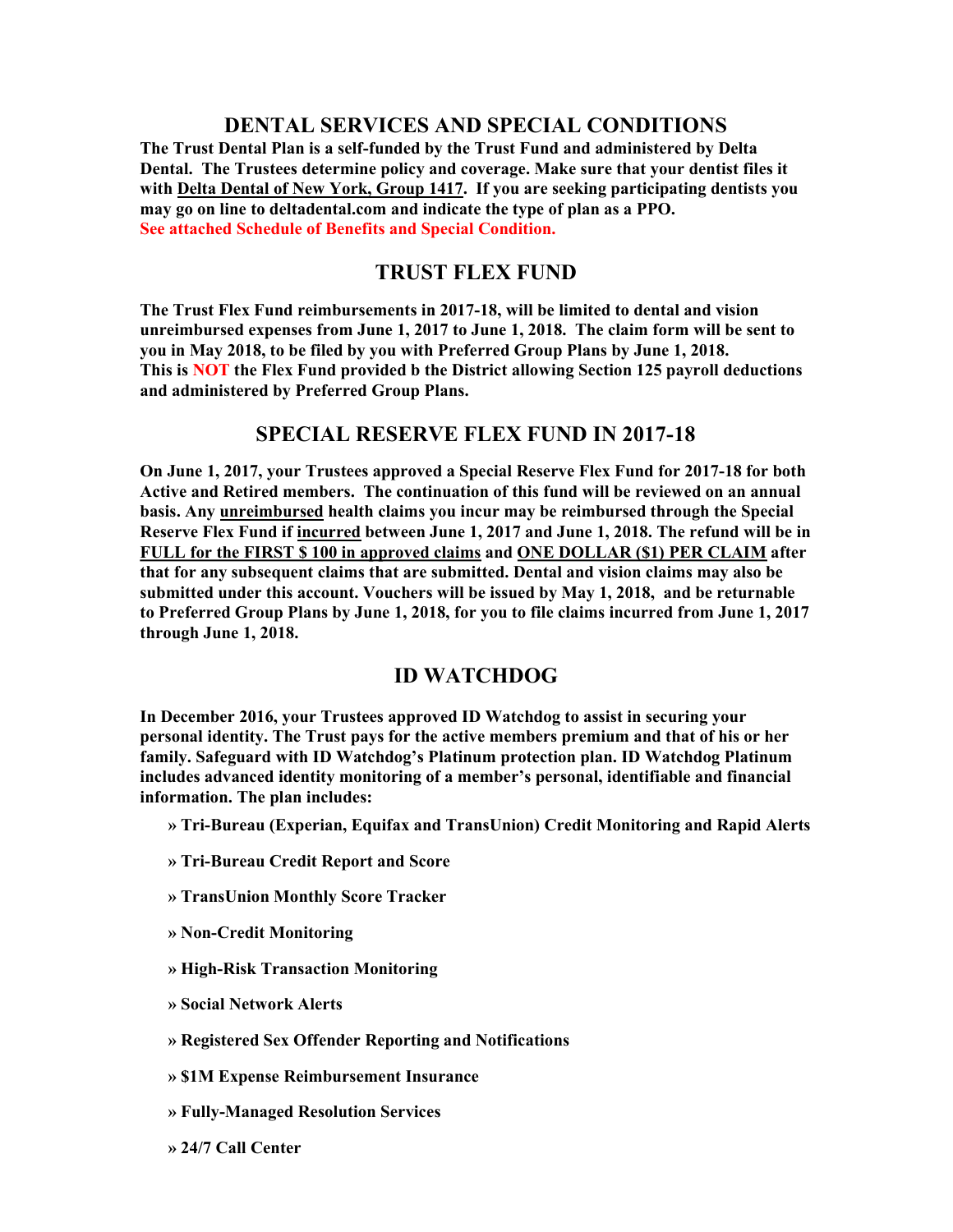#### STACY BRAUN FINANCIAL COUNSELNG

On June 1, 2017, your Trustees approved the Stacy Braun Financial Counseling Program for ALL ACTIVE members. The Plan is paid for by the Trust Fund and will be effective July 1, 2017. See attached Notice of appointment dates.

Topics you might want to cover in your confidential review can include:

- **Retirement**
- Debt Management
- **Budgeting**
- · Investments (403b, etc.)
- **Estates**
- **Elder Care**
- **Education Funding Methods**
- **Refinancing**
- Financial "second opinion"
- · Life, Disability, Long Term Care Insurance
- · Any other financial topic

# **REMINDERS**

#### DAVIS VISION PLAN

The Trustees approved the Davis Vision Contract, that will continue your annual use of the plan from the last time it was used. The Davis Vision Premier Platinum Plan covers: Scratch Resistant Coating Polycarbonate Lenses for children and adults Ultra Violet Coating (protects eyes from Ultra Violet rays like sunscreen) Intermediate Lenses Blended Segment Lenses Photochromic Glass Lenses (transition lenses that change from outdoors to indoors) Standard Progressive Addition Lenses Dependent Child Coverage to age 26 Enhanced Options for 2015-17 to include: ID Cards In plan Davis Contact lenses increased from two boxes of Planned Replacement Lenses or four boxes of Disposables to four boxes of Planned Replacement Lenses or eight boxes of Disposables within the Davis collection. In network Davis Vision Contact Collection expanded to include toric and multifocal lenses. All Empire and Davis VisionWorks stores will provide a second pair of eyeglasses at 50 % off regular price. Non-Collection Frame Allowance - Up to \$ 130 plus 20 % discount on average. Non-Collection Contact Lens Allowance - Up to \$ 130 plus 15 % discount on overage. Contact Lens Evaluation, Fitting & Follow-up Care - Up to \$ 60 plus 15 % on overage Out of Network Reimbursement Schedule, up to: Eye Exam \$40 Frame \$50 Single Vision Lenses \$40 Bifocal / Progressive Lenses \$6 Trifocal Lenses \$80 Lenticular Lenses \$100 Elective Contact Lenses \$105 Medically Necessary Contact Lenses (with prior approval) \$225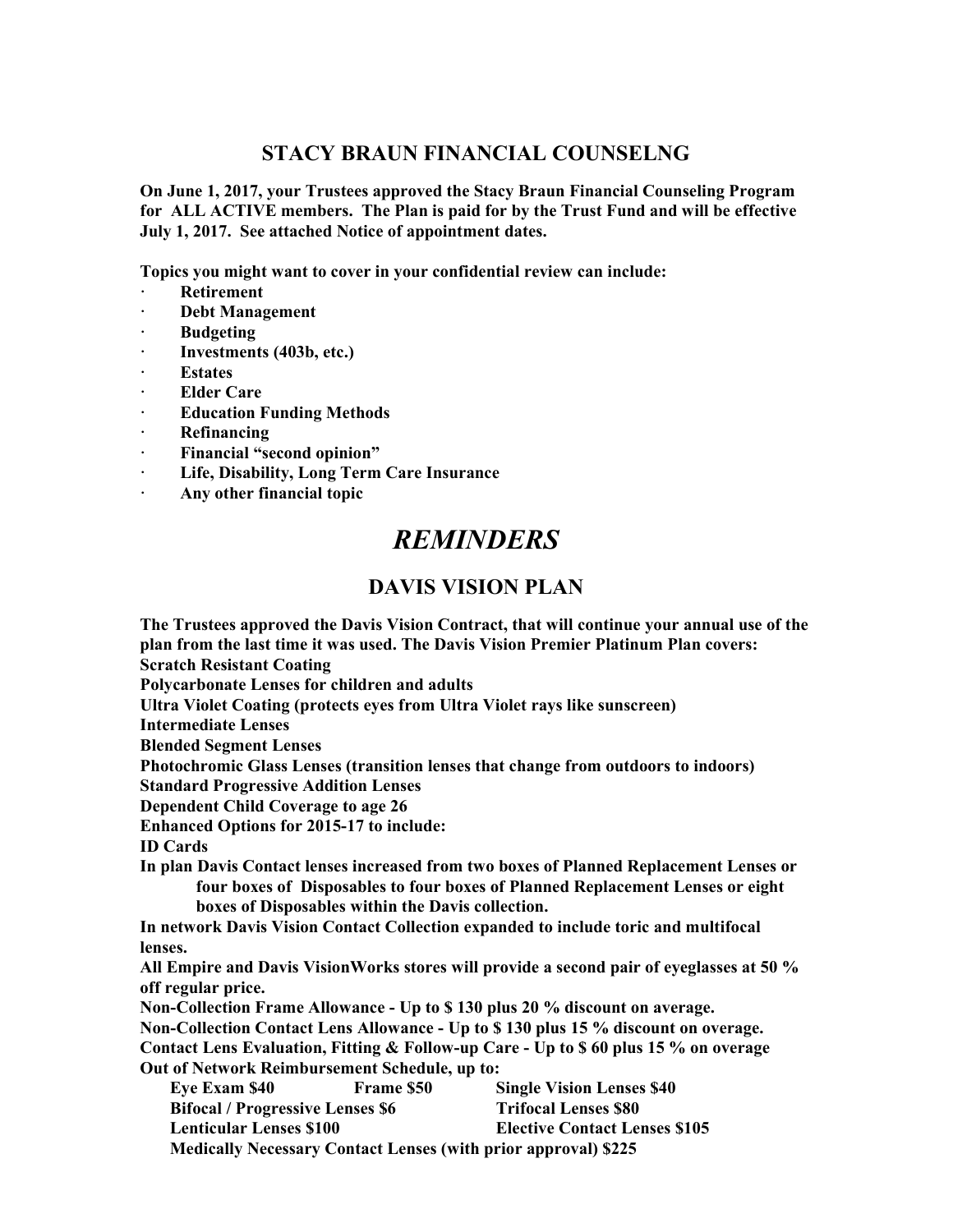#### EMPLOYEE ASSISTANCE PROGRAM (EAP)

The Ceridian EAP was purchased by NYSUT for all of the groups that have Life insurance under the NYSUT Trust. Adding this service does not affect our life insurance rates - NYSUT is paying for the plan. This is really an expanded EAP program that can be used for almost anything from mental health to sources of assistance to meet your personal needs. Contact the Trust Administration for details.

This does not replace the District sponsored EAP.

#### AFLAC CANCER PLAN

Please let the Trust Administration know if you are interested in more details about the AFLAC Cancer Plan or if you wish to meet with the AFLAC representative. During open enrollment in December the premium can be placed on a pre-tax basis after which it would be post-tax until the next open enrollment. The Trust does not provide funding for this plan.

#### TERM LIFE INSURANCE IS \$ 200,000 PER MEMBER

Term life insurance was increased to \$200,000 per active member as of July 1, 2009. Upon retirement, you will be able to retain the life insurance at the \$ 100,000 level. There are age reductions for active and retired members. At age 65 it is reduced to 65 % and then at age 70 to 50 %. For active staff that is \$ 130,000 and \$100,000, respectively and for retirees to \$ 65,000 and \$ 50,000, respectively. The premium is reduced accordingly. The Trust pays the active member's premium and the retiree is billed or their premium.

#### EPIC HEARING PLAN SERVICE

EPIC (Ear Professionals International Corporation) for hearing evaluation and treatment. Contact the Trust Administration for details.

#### COLONIAL SHORT TERM DISABILITY

Trustees approved the Colonial Short Term Disability by Paul Revere Insurance. The Trust Fund does not fund this plan but provides payroll deduction for it. This is not a group plan. It is purchased on an individual basis. This Short Term Disability plan is designed to protect your pay check should you become disabled and unable to work due to a sickness, an accident or for maternity. You must be enrolled in the plan at least ten (10) months prior to filing a maternity claim.

Colonial Paul Revere Short-term disability insurance for maternity pays new mothers to recover from normal childbirth. Having a policy allows you to spend more time bonding with your baby, and less time worrying about how to pay your bills. It may also cover complications that arise before and after childbirth. Contact the Trust Administration if you are interested.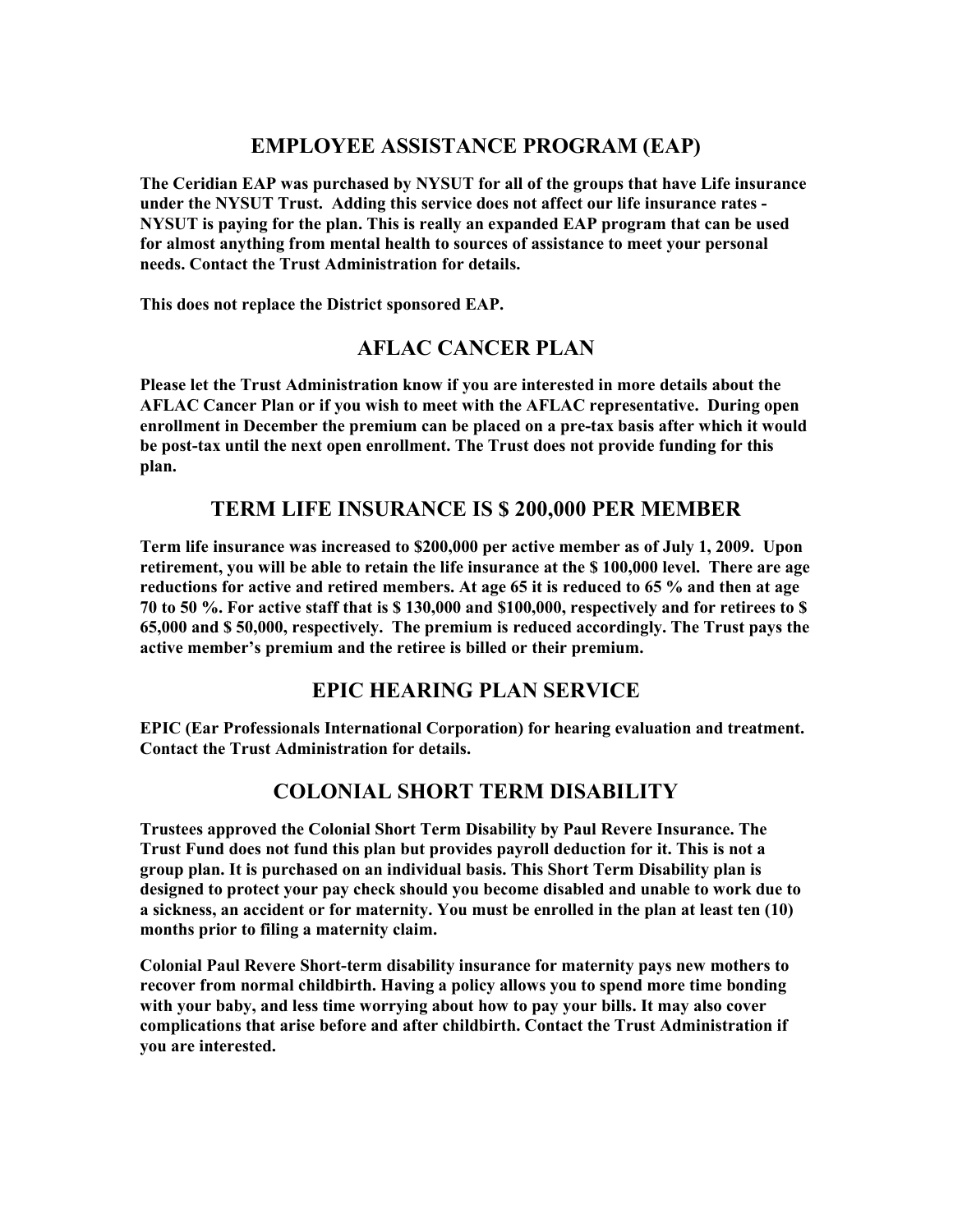#### VPI PET INSURANCE AT DISCOUNTED RATES

VPI Pet Insurance is available to our members at discounted rates. Payroll deductions will be available to all active members and direct pay plans for all retirees. The Trust does not fund VPI Pet Insurance. You will find a 5% to 15 % discount with VPI Pet Insurance. Brochures and enrollment information is available upon request.

# ARE YOUR CHILDREN IN COLLEGE AND MORE THAN 100 MILES FROM HOME?

The Medical Emergency Travel Assistance Plan applies to a child in college more than 100 miles from home. This is not a health insurance plan. Considering the (semi) health plans offered by colleges this kind of support / oversight may be helpful or give a feeling of security to you as parents (members). This is a program that is a part of your Unum Life Insurance Plan. Children are covered on the Travel Assistance program if they are still eligible and covered on the member's medical plan. Call the Trust Administration and you will be sent a Medical Emergency Travel Assistance card.

#### YOU HAVE AN ADVOCATE IN THE NPUT TRUST & NYSUT

The NPUT Trust and NYSUT Member Benefits act as your advocates if you experience a problem with any endorsed programs. Please contact the NPUT Trust Administration first.

# TERMINATION OF COVERAGE FOR NON-PAYMENT OF PREMIUMS

Trustees approved the following policy for those on Direct Pay (Retirees, Leaves of Absences, COBRA): "A Member on direct pay that is in arrears or not current by the second month of a quarter shall receive a written notice that premiums are to be paid within the third month of that quarter or coverage will terminate the first of the next quarter. Premiums are due by the first of the quarter."

For those on COBRA, the COBRA rules do not allow one to be in arrears.

#### PREPARATION FOR RETIREMENT – START NOW

While retirement may be years away, you can save a lot of time, trouble and future funds if you secure with the Retirement System any service you may have provided before taking on this position. If you wait until you are close to retirement, you may find the sources or files that you need to confirm your prior service are not available. Get those records on file now. If you are unsure about receiving credit for a service you provided contact the Retirement System and check it out.